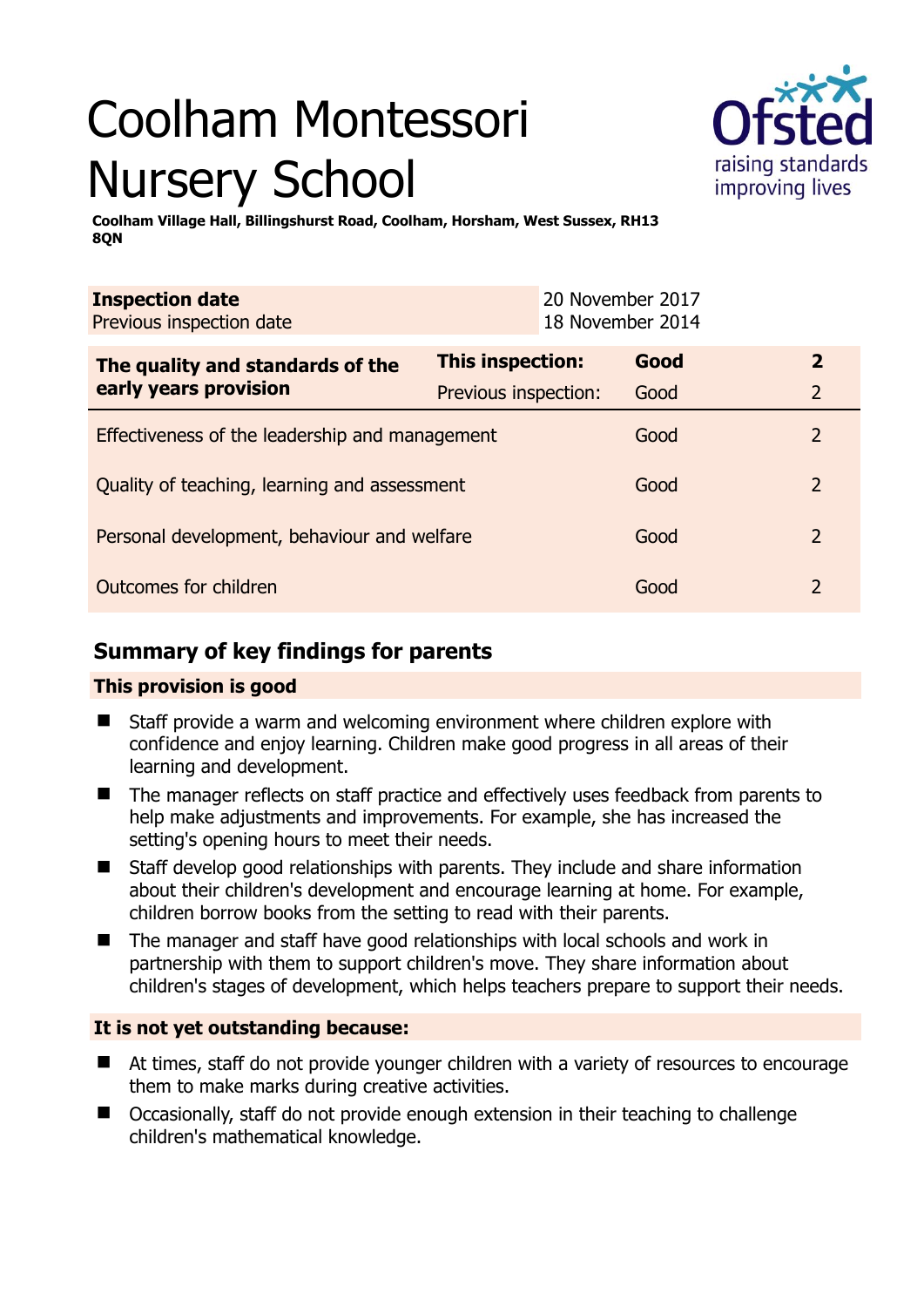# **What the setting needs to do to improve further**

## **To further improve the quality of the early years provision the provider should:**

- increase the variety of opportunities that children have to make marks, in order for them to explore further and develop their early literacy skills
- develop further opportunities to challenge children's mathematical development during their play.

## **Inspection activities**

- The inspector observed activities and staff interactions with children, indoors and outdoors.
- The inspector spoke to staff and children at appropriate times during the inspection.
- The inspector took part in a joint observation with the manager.
- The inspector viewed some children's development records and tracked their progress.
- The inspector spoke to some parents to gain their feedback and views on the setting and staff.

## **Inspector**

Hannah Barter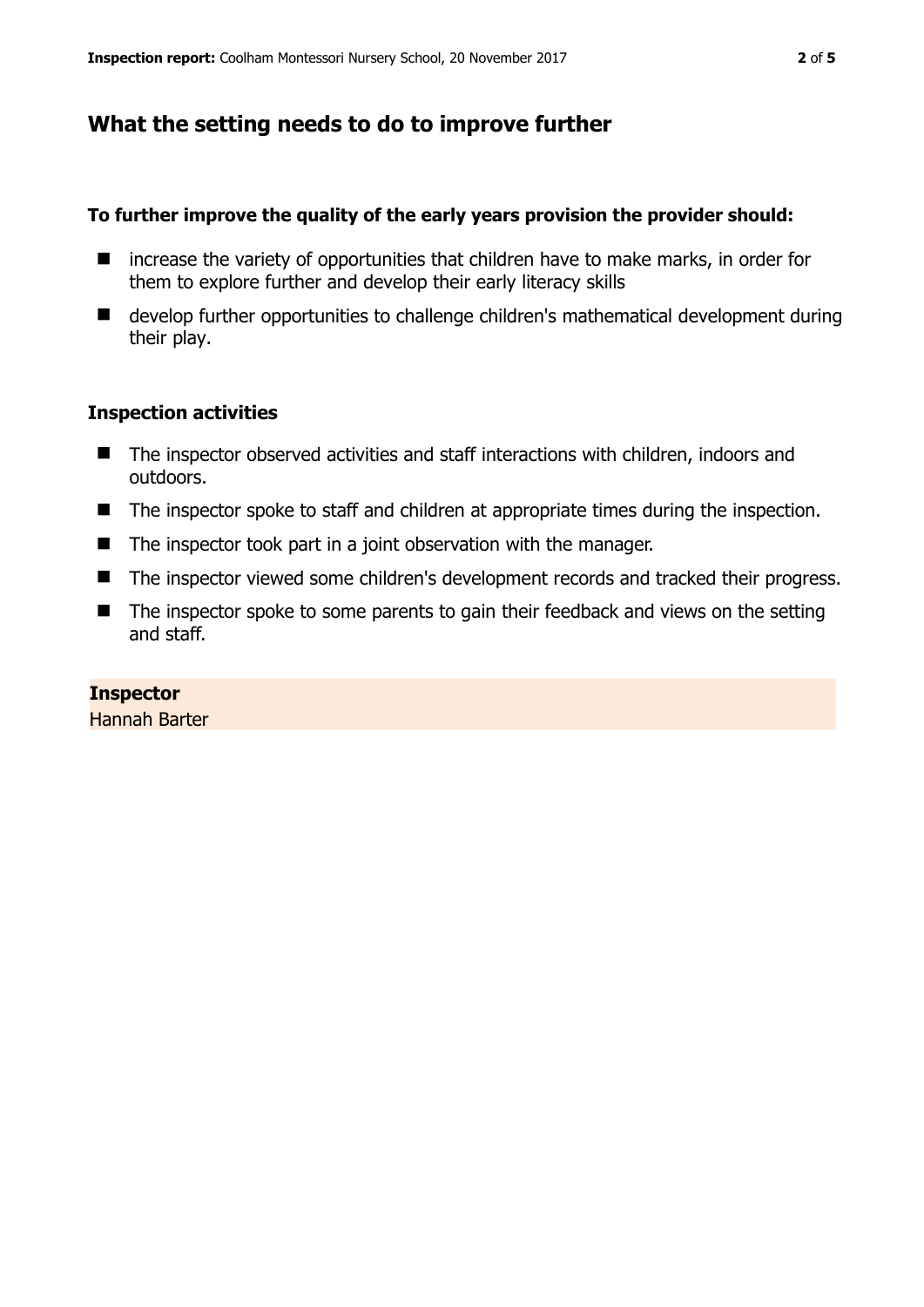## **Inspection findings**

#### **Effectiveness of the leadership and management is good**

The manager monitors children's development effectively. She has strong relationships with staff, talks to them about their key-children's progress and oversees their planning. This enables her to identify any gaps and support staff in planning targeted next steps in children's learning. Safeguarding is effective. Staff have a secure knowledge and confidence about the procedures to follow should they have concerns about children's well-being and their responsibilities of protecting children from harm. The manager ensures that staff receive relevant training to keep their knowledge and teaching skills up to date. The manager supports staff well. She talks to them regularly and plans supervisory sessions to discuss their ongoing development.

#### **Quality of teaching, learning and assessment is good**

Staff provide an interesting range of activities and resources for children to explore. For example, children quickly became engrossed while exploring foam and enjoyed feeling the texture. Older children have good imaginations and communicate confidently while they play. Staff ask a good range of questions which encourages children to think and extend their ideas. For example, staff asked children where they were taking the toy fire engine. Children responded, 'There is a fire and the police car must come too because somebody has been naughty'. Children work well together. While building towers, they passed each other blocks and supported the structures. Children confidently used language, such as 'taller', 'shorter' and 'bigger than', to describe what they had created.

#### **Personal development, behaviour and welfare are good**

Children are very settled and have secure relationships with staff and each other. They are independent and beginning to take care of their own personal care needs. For example, they know where to find the tissues, blow their noses and put the tissues in the bin. Children behave very well and only need occasional reminders of what to do and what not to do. However, once staff have explained to children the reason for the reminder, they understand and stop. Staff praise children constantly for their good behaviour and for achievements. This helps develop children's confidence and encourages them to behave well. Children have plenty of opportunities for fresh air and exercise. They enjoy using ride-on toys and learn to negotiate space. Staff make good use of the local area, for example, children use the playground and field for their sports day.

#### **Outcomes for children are good**

All children make good progress in preparation for school and their future learning. Children are independent and take responsibility for their belongings. For example, they hang their coats up and clear away their plates after snack time. Children have good literacy skills. They recognise their names and sound out some of the letters.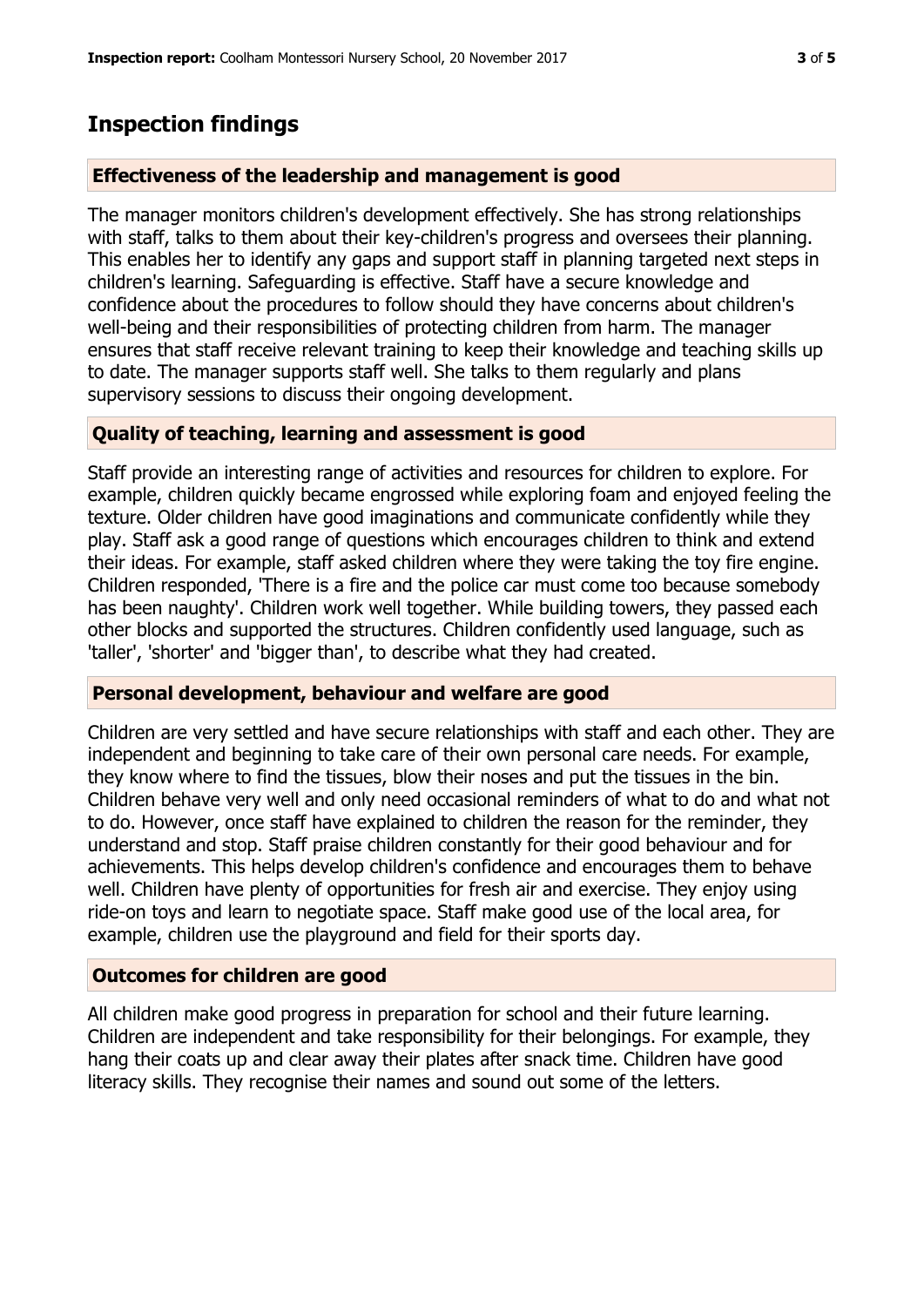# **Setting details**

| Unique reference number                             | EY313759                 |  |
|-----------------------------------------------------|--------------------------|--|
| <b>Local authority</b>                              | <b>West Sussex</b>       |  |
| <b>Inspection number</b>                            | 1070714                  |  |
| <b>Type of provision</b>                            | Sessional provision      |  |
| Day care type                                       | Childcare - Non-Domestic |  |
| <b>Registers</b>                                    | Early Years Register     |  |
| Age range of children                               | $2 - 4$                  |  |
| <b>Total number of places</b>                       | 26                       |  |
| Number of children on roll                          | 16                       |  |
| <b>Name of registered person</b>                    | Susan Anne Tully         |  |
| <b>Registered person unique</b><br>reference number | RP514029                 |  |
| Date of previous inspection                         | 18 November 2014         |  |
| <b>Telephone number</b>                             | 01403 741101             |  |

Coolham Montessori Nursery School registered in 2005 and is situated in the local village hall in Coolham, West Sussex. The setting is open during term time only, from 8.30am to 3pm on Monday to Thursday and from 8.30am to 12.30pm on Friday. There are four staff employed at the setting, all of whom are qualified to at least level 2, including the manager who is qualified to level 6. The setting operates in line with the Montessori educational philosophy. The provider receives funding to provide free early education for children aged two, three and four years.

This inspection was carried out by Ofsted under sections 49 and 50 of the Childcare Act 2006 on the quality and standards of provision that is registered on the Early Years Register. The registered person must ensure that this provision complies with the statutory framework for children's learning, development and care, known as the early years foundation stage.

Any complaints about the inspection or the report should be made following the procedures set out in the guidance 'Complaints procedure: raising concerns and making complaints about Ofsted', which is available from Ofsted's website: www.gov.uk/government/organisations/ofsted. If you would like Ofsted to send you a copy of the guidance, please telephone 0300 123 4234, or email enquiries@ofsted.gov.uk.